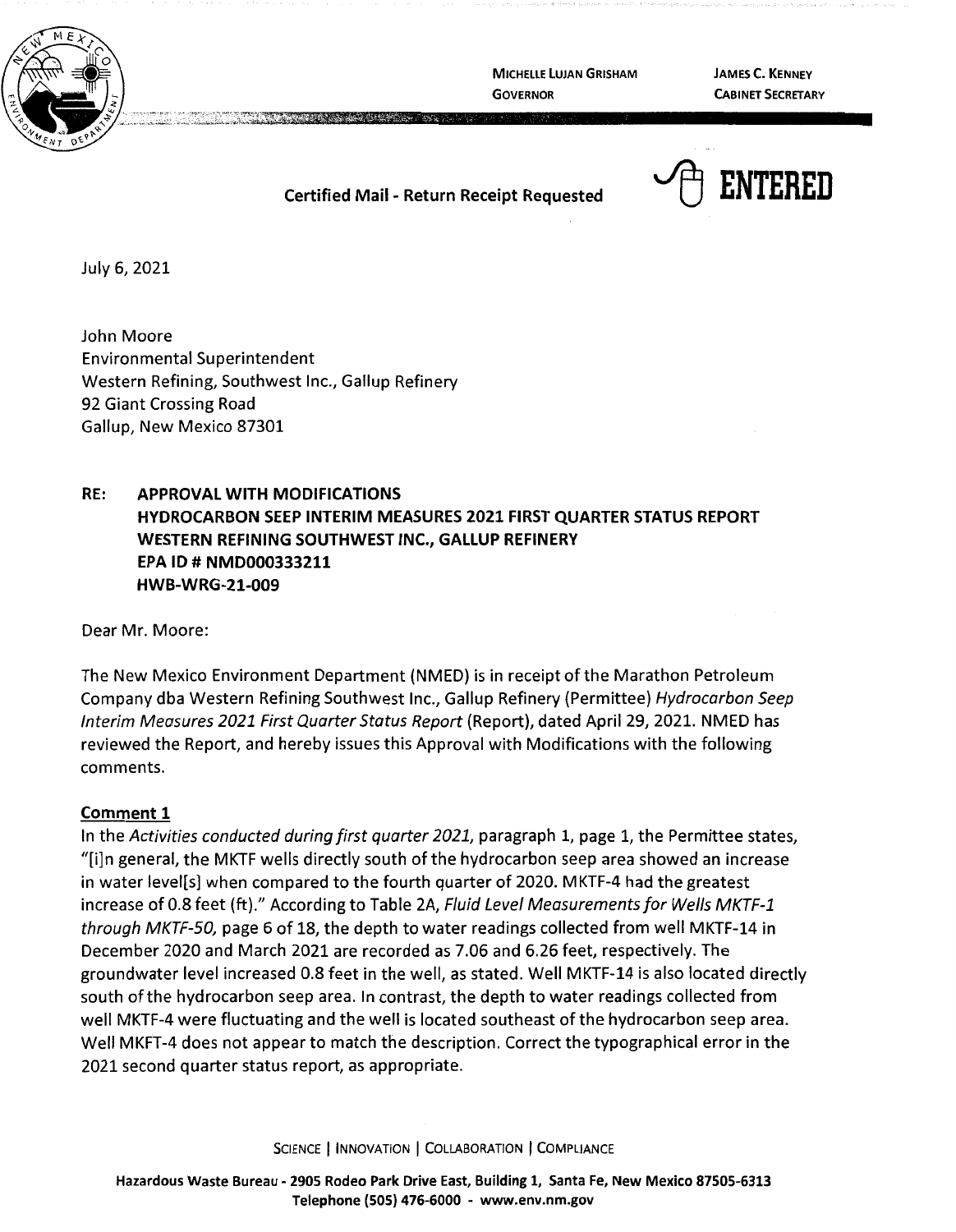Mr. Moore July 6, 2021 Page 2

#### **Comment 2**

In the Activities conducted during first quarter 2021, paragraph 2, page 1, the Permittee states, "Marathon Petroleum Company (MPC) is continuing to evaluate the reason for increased water levels and will submit a letter with the findings of the evaluation to NMED following completion. In addition, MPC is currently evaluating PW-3 to determine if potable water is being lost through casing leaks. A memorandum detailing the findings of the PW-3 evaluation will be submitted during the third quarter of 2021." In Attachment B, the Permittee's response to Comment 1 of the NMED's Approval with Modifications, dated March 30, 2021, also states that the changes in water levels could be a result of the domestic and fire water system operation. The referenced memorandum must be submitted for NMED's review no later than **September 30, 2021,** as stated. No response required.

#### **Comment 3**

In the Activities conducted during first quarter 2021, paragraph 1, page 2, the Permittee states, "[a]dditional Laser Induced Fluorescence (LIF) investigations have also been completed in the area delineating the gasoline release and were submitted in the Marketing Tank Farm Laser-Induced Fluorescence/Hydraulic Profiling Investigation report submitted on April 1, 2021." Comment 5 of the NMED's Disapproval Marketing Tank Farm Laser-induced Fluorescence/Hydraulic Profiling Investigation Report, dated June 2, 2021, states, "the water seep location must also be visually monitored on a monthly basis for potential breakthrough. Propose to monitor the seep and report the monitoring results in the future quarterly hydrocarbon seep interim measures status reports." Report the monitoring results in the future status reports accordingly.

#### **Comment4**

In Attachment B, the Permittee's response to Comment 5 of the NMED's Approval with Modifications, dated March 30, 2021, states, "[a]n interim measure report summarizing these activities will be submitted no later than July 30, 2021." Comment 37 of the NMED's Disapproval Marketing Tank Farm Laser-induced Fluorescence/Hydraulic Profiling Investigation Report, dated June 2, 2021, states, "[t]he interim measure work plan required by Comment 5 of the NMED's March 30, 2021 Approval with Modifications is no longer necessary because of the recommendations provided in the Report. However, when the remediation system is implemented, its effectiveness must be evaluated and reported to the NMED. Submit an interim measures report that summarizes the monitoring data collected and effectiveness of the remediation system no later than **December 31, 2021."** Accordingly, the work plan is no longer required to be submitted.

#### **Comment 5**

In Attachment B, the Permittee's response to Comment 6 of the NMED's Approval with Modifications, dated March 30, 2021, states, "[a] response letter was submitted to NMED on April 14, 2021 in regard to the Investigation Work Plan for Area of Concern 35 that did not include the updated proposed location for [the] monitoring well addressed in this comment.